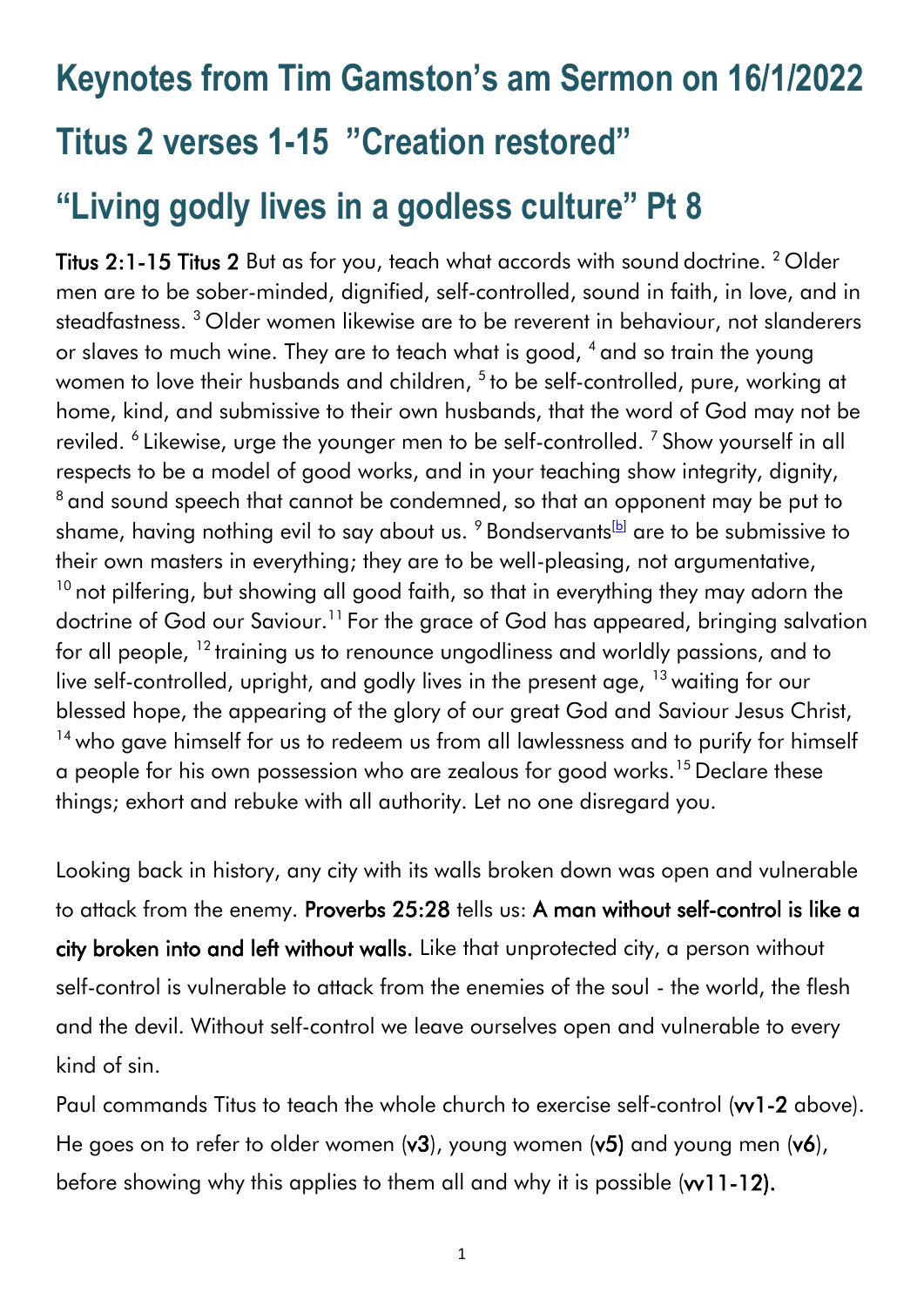Without self-control, people will not live a life of beauty that contrasts with their culture but are vulnerable to:

- The sins of their culture
- The sins of their own hearts
- The sins of Satan's temptation

In Titus 1:12 (see p4), Cretans are described as 'evil beasts'. The creation order has been turned upside down as the result of the fall of humanity into sin.

Humans, having no moral restraint, behave with animal-like tendency. This is not just true of 1<sup>st</sup> century Crete. It is true today. We see it in young people out on the town who lack self-control and drink too much. We see it in older people, as we find ourselves unable to hide the things in our hearts and react to situations with anger rather than patience. Perhaps we develop an overly critical attitude because things aren't like they used to be, or just start speaking our mind and saying things that ought not to be said.

## The story of the Bible is how God is reversing the effects of the fall

God is creating a new community of people who are living self-controlled lives so that they are:

- Dignified and reverent in the way they live
- Careful in what they say so they don't slander
- Able to submit to God-ordained authority structures

They are a people whose lives show the beauty of Jesus Christ who has saved them. That is the power of the Gospel when it is believed in and lived out in everyday life. VV 11-14 (above) show us that God is not content to leave us at the mercy of our own fallen, dehumanised nature.

### Jesus restores our humanity.

He has redeemed us, purchasing us from sin and death with the payment of his own blood, so that we might be a people who are zealous for good works. Through God's grace, we become a people who live self-controlled lives.

The Gospel is not just a message that we sing about and rejoice in on Sunday mornings. It changes us so that we live the life described in Titus ch2 (above). If you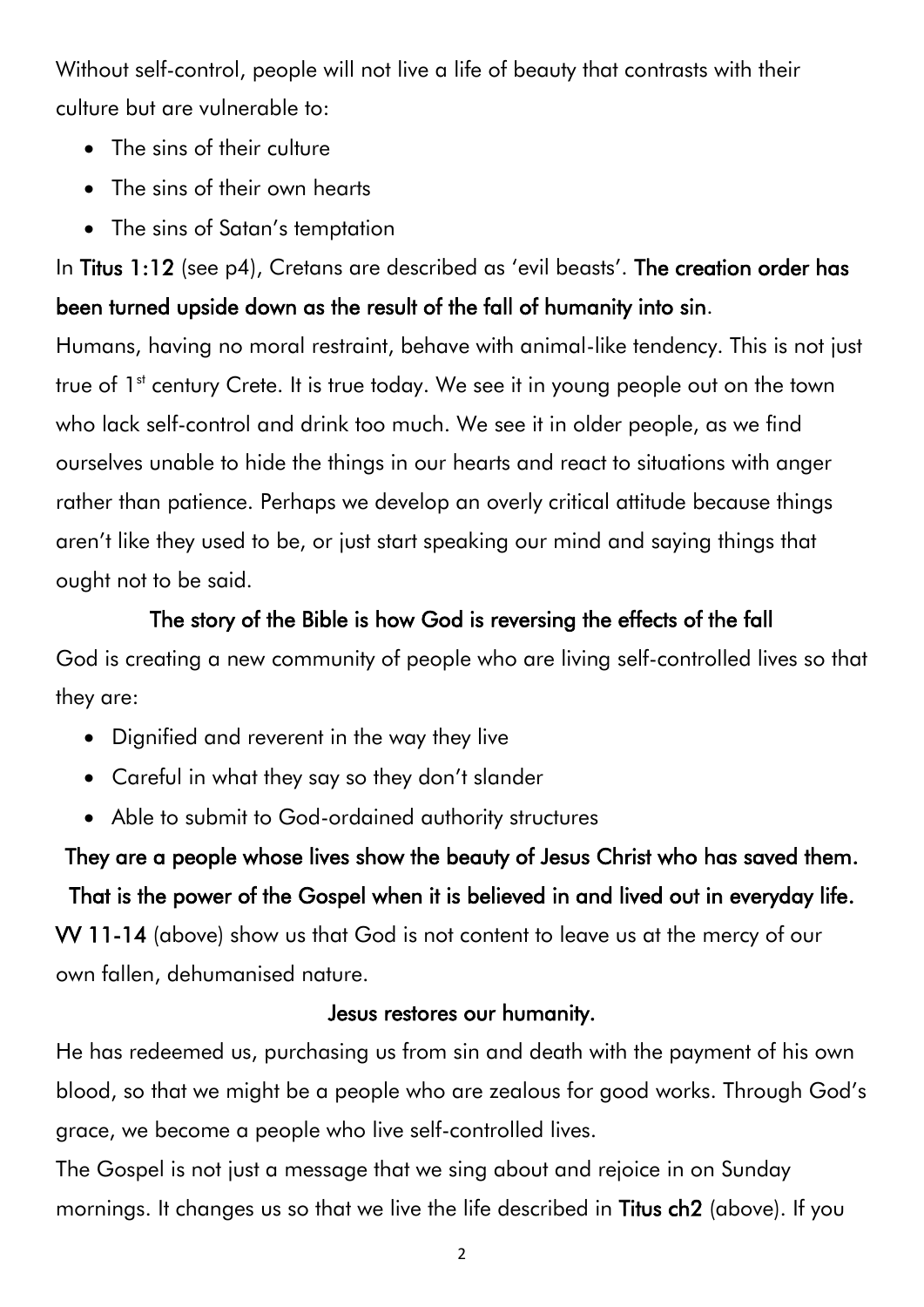are a Christian, God both intends you to be self-controlled and enables you to be self-controlled.

How does this happen?

God plays his part but we have to play our part too. Here are seven imperatives for us to live the self-controlled life that Jesus has redeemed us for.

1. We must be born again – this must come first. If we read the commands of the Bible and think we can change ourselves, then we will fail, and just become legalists. The kind of change that is called for is a change that comes through a heart that has been changed to love and treasure Jesus Christ above everything. There are many people who are not Christians but still manage to live self-controlled lives. However, they do it in their own strength, or with self-serving motives that honour them, not Christ.

If we truly love and treasure Jesus, that way of self-control will never satisfy us. The self-control we need is a fruit of the Spirit of God (Gal 5:22-23 see p4). One proof that you have been born again is that you will have a desire to honour God by living right. The Bible tells us that when we have a will to obey God, and the direction of our lives is to obey God, it is because it is God who works in us both to will and to work for his good pleasure (Phil 2:13).

#### We need to be born again

2. We need to read the Bible – We need to know what God wants (sound doctrine) in order to exercise the self-control that honours God. (v1 above). How we think and how we behave is constantly being shaped either by our culture (both the contemporary culture and the culture we grew up in), or by the Bible. Many of us do what we do today because of how we were brought up, and we have not looked at our ways in the light of God's word.

We may never have really thought through what we do and how we think. We may not have considered whether it is right in God's sight, but are simply assuming it is because that is how we were brought up. Alternatively, there may be things we assume are sinful, because we weren't allowed to do them, but

3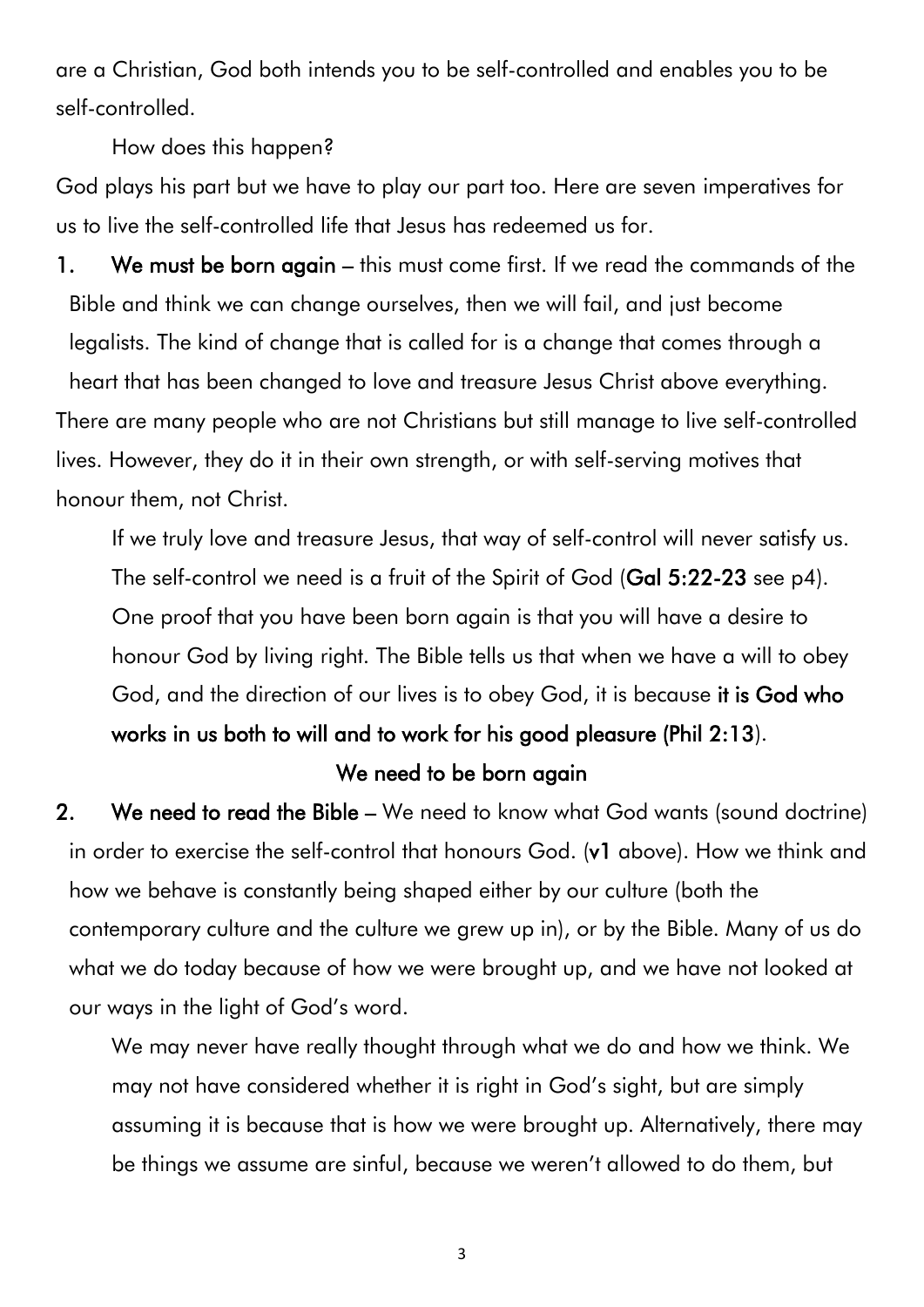actually the Bible says those things are ok, and we are just slaves to our hangups. Read God's word.

3. We need to take time to think – Psalm 1 (see p4) talks about the person who meditates on God's word and as a result lives a godly, fruitful life. They slow down in their reading of the Bible and think about what it means. They ask questions and personally apply the Bible by meditating on it.

We have been looking at self-control, but Paul commands many other character qualities in this passage. The particular aspect that God is dealing with in our life will be different for each of us. We all need to exercise selfcontrol, but for some it might be to do with use of time, and for others it might be about money or gossip etc. Unless we slow down and let the Holy Spirit speak to us through his word, we will not experience Christ transforming us into a people who live self-controlled lives.

4. We need Christian community – we need people around us to model a redeemed life (v7 above), showing what it looks like to live a self-controlled life with regard to money, time, sexual purity within marriage and use of authority amongst many other things.

We need people who will hold us accountable and call us out when we are wrong. We need people who love us in the right way, applying God's word to us, and who will rebuke us in love when necessary.

5. We need God's discipline – God disciplines us as an act of his love. At times it is necessary for him to do so to ensure we live out the redeemed life. Before I was afflicted I went astray, but now I keep your word. Ps 119:67 He is the only perfect Father and loves us so much that he doesn't want to see us wasting our lives in sinful pursuits (such as slander and gossip) that will rob us of his fellowship and joy. He will discipline us and when he does...

6. We need to surrender to God – the apostle Paul commands God's people to present your bodies as a living sacrifice, holy and acceptable to God, which is your spiritual worship (Romans 12:1). We are not our own, we were bought with a price and belong to Jesus Christ, body and soul. We must therefore submit to him,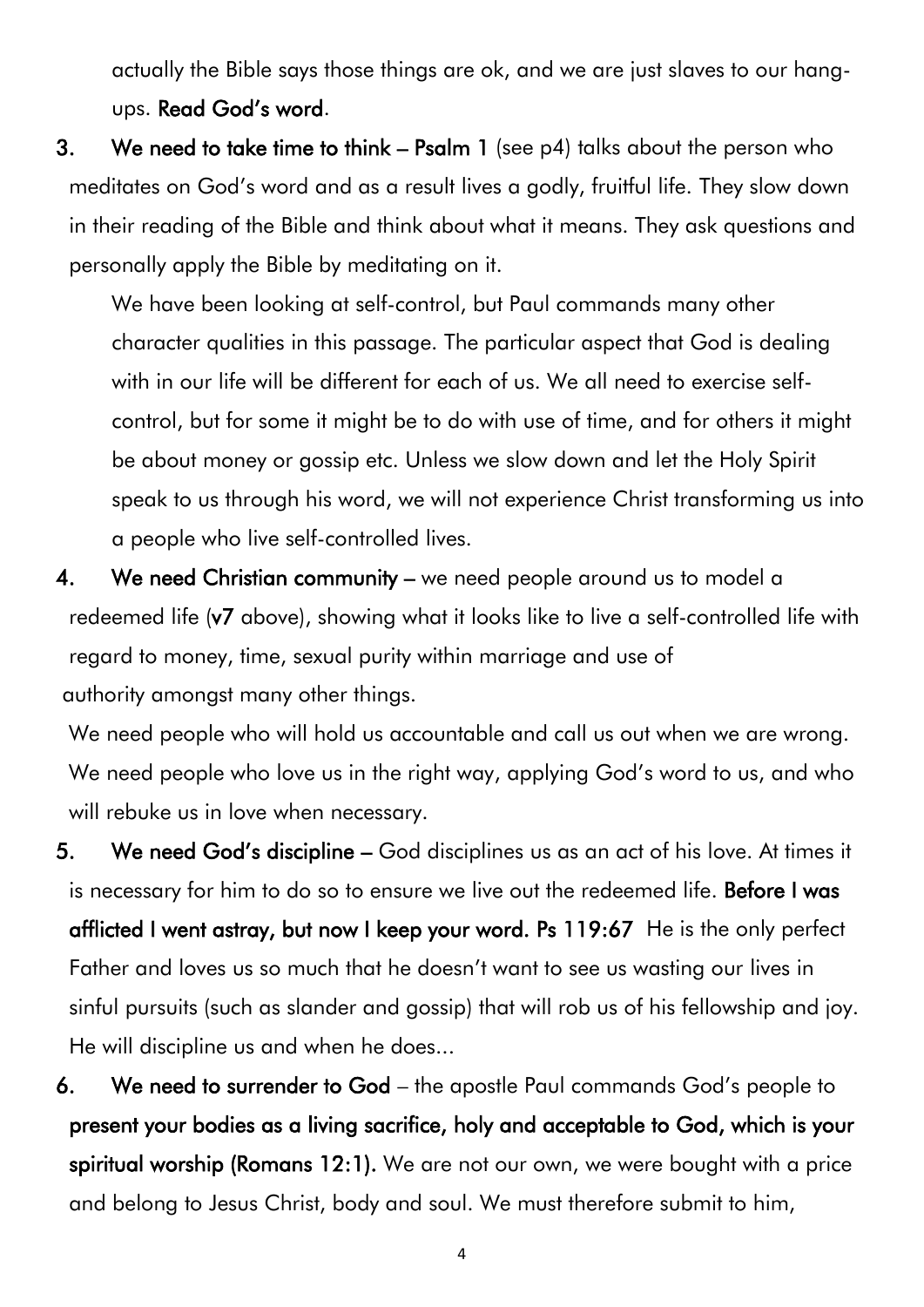surrendering our whole life to him – our time, money, family, education, work, ministry, sexuality, hands, mind and tongue.

When God speaks to us through his word about something, or disciplines us over a sin in our life or shows us an example of Christian living then we need to prayerfully submit ourself to him and surrender our life to him.

# 7. We need fellowship with Christ - I am the vine; you are the branches. Whoever abides in me and I in him, he it is that bears much fruit, for apart from me you can do nothing. (John 15:5)

Without Christ, you are just not able to do any of this. We will never experience the fruit of a self-controlled life unless we are spending time in fellowship with Jesus, abiding in him through the means of grace:

- Hearing from God as we read and think over the truth of the Bible
- Fellowshipping in person with other Christian believers
- Talking to God in prayer, asking him to do in us what he is commanding of us
- Worshipping God in community week by week
- Fellowshipping with Christ through the Lord's supper

The fall of humanity into sin has broken down the wall of self-control around our lives, leaving us vulnerable to the attack of the world, the flesh and the devil. God, by his grace, is reversing the effects of the fall, restoring humanity to be truly human again. We are being changed to be like the only perfect human who ever lived – the Lord Jesus Christ.

By his grace, God is rebuilding the wall of self-control around the city of our lives so that we can live out:

- The beauty of a redeemed life
- The beauty of Christ's life in us

Though we have to live out our daily lives, we are heading for the day when the reversal will be complete, the whole of creation will be redeemed, and we will be perfect because we will see Jesus as he really is, and everything will be as it is meant to be.

5